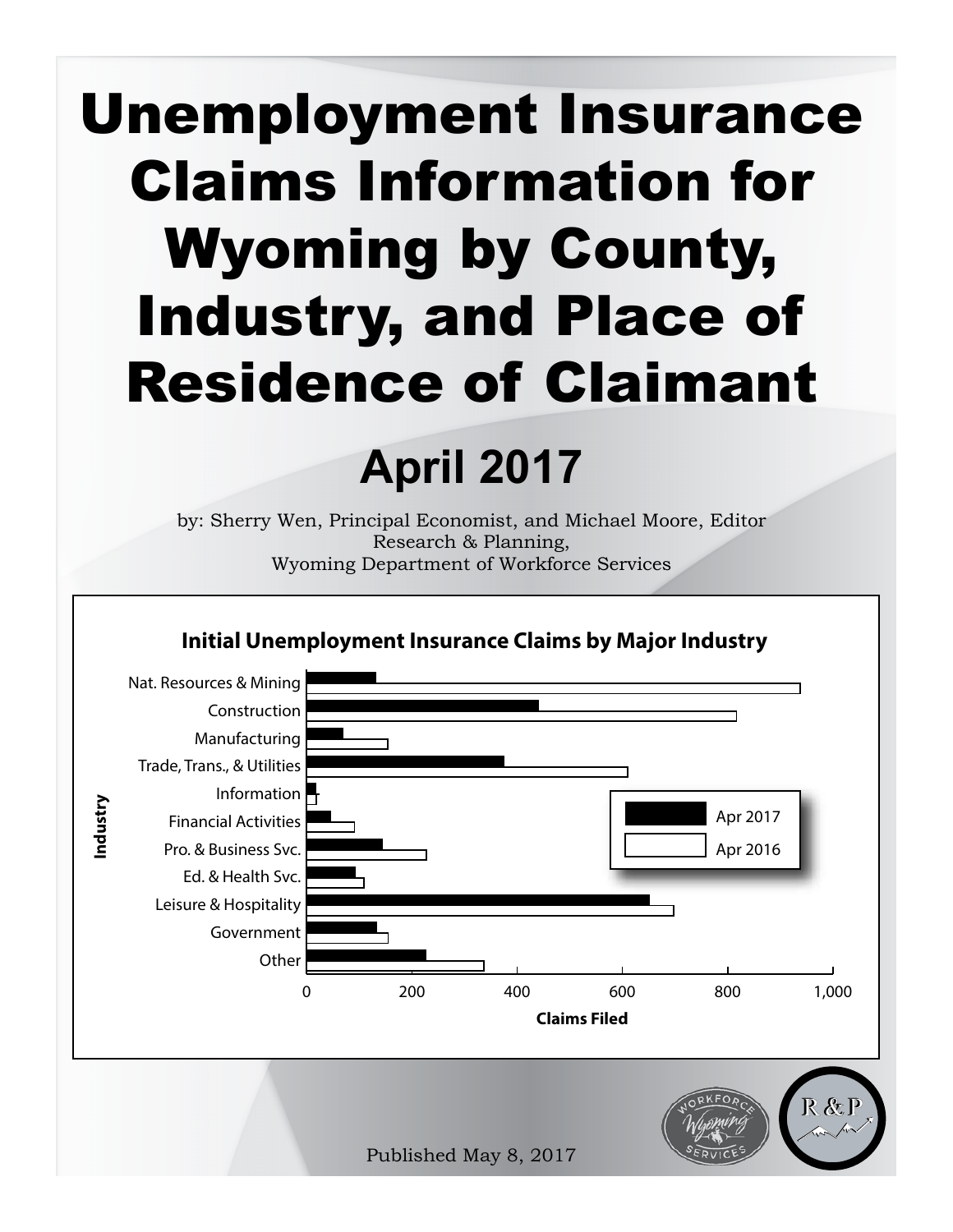## Unemployment Insurance Claims Information for Wyoming by County, Industry, and Place of Residence of Claimant, April 2017

#### **Wyoming Department of Workforce Services**

John Cox, Director

#### **Research & Planning**

Tom Gallagher, Manager Tony Glover, Workforce Information Supervisor Carola Cowan, Bureau of Labor Statistics Programs Supervisor

#### **Prepared by:**

Sherry Wen, Principal Economist Michael Moore, Editor

#### **Editorial Committee:**

David Bullard, Carola Cowan, Katelynd Faler, Matthew Halama, Chris McGrath, Lynae Mohondro, Michael Moore, and Carol Toups

### **Published May 8, 2017.**

©2017 by the Wyoming Department of Workforce Services, Research & Planning

#### **Department of Workforce Services Nondiscrimination Statement**

The Department of Workforce Services does not discriminate on the basis of race, color, religion, national origin, sex, age, or disability. It is our intention that all individuals seeking services from our agency be given equal opportunity and that eligibility decisions be based upon applicable statutes, rules, and regulations.

### **Research & Planning**

P.O. Box 2760 Casper, WY 82602 Phone: (307) 473-3807 Fax: (307) 473-3834

**R&P Website:** http://doe.state.wy.us/LMI/ **Unemployment Insurance Claims:** http://doe.state.wy.us/LMI/ui.htm **URL for this report:** http://doe.state.wy.us/LMI/UI/UI\_Claims\_Apr\_2017.pdf

**"Your Source for Wyoming Labor Market Information"**

## **Who We Are**

Research & Planning (R&P) functions as an exclusively statistical entity within the Wyoming Department of Workforce Services. R&P collects, analyzes, and publishes timely and accurate labor market information (LMI) meeting established statistical standards. We work to make the labor market more efficient by providing the public and the public's  $R$ &P representatives with the information needed for evidencebased, informed decision making.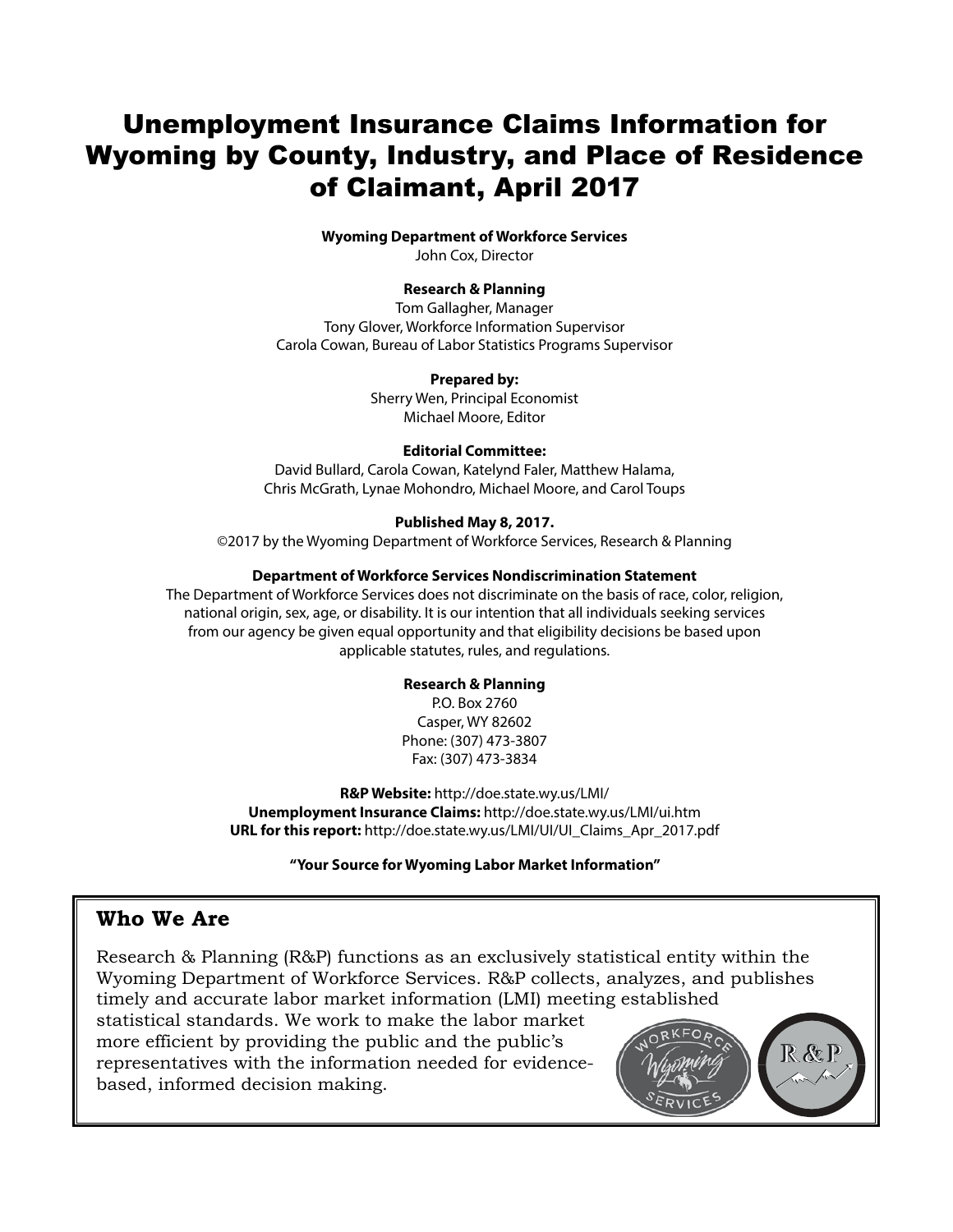## **Wyoming Unemployment Insurance Claims Information, April 2017: Claims Continue to Decline**

*by: Sherry Wen, Principal Economist, and Michael Moore, Editor*

## **Initial Claims**

Initial claims decreased 44.5% from April 2016 to April 2017, a decrease of 1,903 claims. The largest decrease was in oil & gas extraction (-805 claims, or -86.8%), followed by construction (-377 claims, or -46.1%) and trade, transportation, & utilities (-235 claims, or -38.5%). The number of initial claims decreased in all industries except information, which showed no over-the-year change.

At the county level, the number of initial claims decreased from April 2016 in nearly all counties of residence and for out-of-state claimants; the only exception was Goshen County, which saw a minor over-the-year increase (five claims, or 21.7%). The most significant decreases were seen in Campbell (-432 claims, or -68.1%), Natrona (-347 claims, or -50.5%), and Converse (-127 claims, or

-81.8%) claims. Initial claims for out-of-state workers decreased by 276, or 40.9%.

### **Continued Claims**

Over the year, the number of unique claimants with continued claims decreased by 45.1% (-4,871 individuals). The total number of continued weeks claimed decreased by 46.4%, or 16,502 weeks claimed, from April 2016.

Substantial decreases were seen in mining (-6,586 weeks, or -87.4%), construction (-2,699, or -35.9%), and trade, transportation, & utilities (-2,344, or -45.8%). Over-the-year decreases in weeks claimed were seen in all counties except Niobrara, which saw a minor increase (three weeks, or 7.7%).

The number of claimants who exhausted their benefits declined from 672 in April 2016 to 539 in April 2017 (-133, or -19.8%).



**Figure 1: Over-the-Year Percent Change in Initial and Continued Unemployment Insurance Claims, January 2008 to April 2017**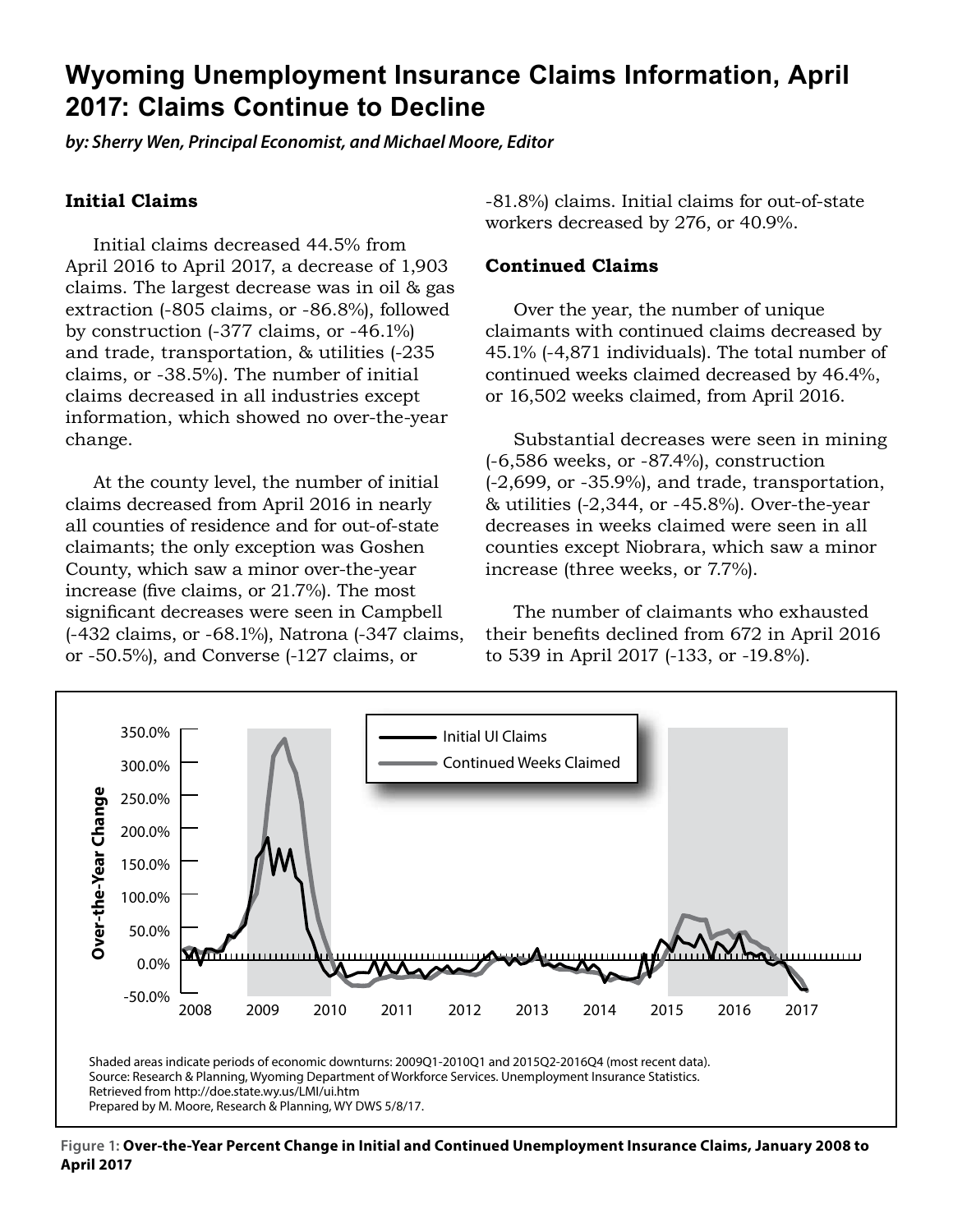|                                                          |                     |        |               | Percent Change<br><b>Claims Filed</b> |               | <b>Difference</b> |
|----------------------------------------------------------|---------------------|--------|---------------|---------------------------------------|---------------|-------------------|
|                                                          | <b>Claims Filed</b> |        |               | Apr-17                                | <u>Apr-17</u> | <u>Apr-17</u>     |
| <b>Wyoming Statewide</b>                                 | Apr-17              | Mar-17 | <u>Apr-16</u> | Mar-17                                | Apr-16        | Apr-16            |
| <b>Total Claims Filed</b>                                | 2,371               | 1,991  | 4,274         | 19.1                                  | $-44.5$       | $-1,903$          |
| <b>Goods-Producing</b>                                   | 641                 | 747    | 1,911         | $-14.2$                               | $-66.5$       | $-1,270$          |
| Natural Resources and Mining (11,21)                     | 131                 | 128    | 938           | 2.3                                   | $-86.0$       | $-807$            |
| Mining (21)                                              | 122                 | 115    | 927           | 6.1                                   | $-86.8$       | $-805$            |
| Oil & Gas Extraction (211)                               | 11                  | 11     | 57            | 0.0                                   | $-80.7$       | $-46$             |
| Construction (23)                                        | 440                 | 517    | 817           | $-14.9$                               | $-46.1$       | $-377$            |
| Manufacturing (31 - 33)                                  | 69                  | 101    | 154           | $-31.7$                               | $-55.2$       | $-85$             |
| <b>Service-Providing</b>                                 | 1,369               | 904    | 1,869         | 51.4                                  | $-26.8$       | $-500$            |
| Trade, Transportation, and Utilities (22,42,44-45,48-49) | 375                 | 286    | 610           | 31.1                                  | $-38.5$       | $-235$            |
| Wholesale Trade (42)                                     | 40                  | 36     | 142           | 11.1                                  | $-71.8$       | $-102$            |
| Retail Trade (44 - 45)                                   | 162                 | 148    | 180           | 9.5                                   | $-10.0$       | $-18$             |
| Transportation, Warehousing and Utilities (22,48 - 49)   | 173                 | 102    | 288           | 69.6                                  | $-39.9$       | $-115$            |
| Information (51)                                         | 18                  | 8      | 18            | 125.0                                 | 0.0           | $\mathbf 0$       |
| Financial Activities (52, 53)                            | 45                  | 42     | 91            | 7.1                                   | $-50.5$       | $-46$             |
| Professional and Business Services (54 - 56)             | 144                 | 125    | 228           | 15.2                                  | $-36.8$       | $-84$             |
| Educational and Health Services (61 - 62)                | 93                  | 80     | 109           | 16.3                                  | $-14.7$       | $-16$             |
| Leisure and Hospitality (71 - 72)                        | 652                 | 316    | 697           | 106.3                                 | $-6.5$        | $-45$             |
| Other Services, except Public Admin. (81)                | 37                  | 40     | 109           | $-7.5$                                | $-66.1$       | $-72$             |
| <b>Government</b>                                        | 133                 | 137    | 155           | $-2.9$                                | $-14.2$       | $-22$             |
| <b>Federal Government</b>                                | 45                  | 48     | 46            | $-6.3$                                | $-2.2$        | $-1$              |
| <b>State Government</b>                                  | 11                  | 15     | 15            | $-26.7$                               | $-26.7$       | $-4$              |
| <b>Local Government</b>                                  | 75                  | 73     | 94            | 2.7                                   | $-20.2$       | $-19$             |
| <b>Local Education</b>                                   | 6                   | 17     | 15            | $-64.7$                               | $-60.0$       | $-9$              |
| <b>Unclassified</b>                                      | 227                 | 201    | 337           | 12.9                                  | $-32.6$       | $-110$            |
| <b>Laramie County (Place of Residence)</b>               |                     |        |               |                                       |               |                   |
| <b>Total Claims Filed</b>                                | 232                 | 272    | 346           | $-14.7$                               | $-32.9$       | $-114$            |
| <b>Goods-Producing</b>                                   | 66                  | 102    | 135           | $-35.3$                               | $-51.1$       | -69               |
| Construction                                             | 61                  | 87     | 106           | $-29.9$                               | $-42.5$       | $-45$             |
| <b>Service-Providing</b>                                 | 145                 | 139    | 169           | 4.3                                   | $-14.2$       | $-24$             |
| Trade, Transportation, and Utilities (22,42,44-45,48-49) | 56                  | 47     | 55            | 19.1                                  | 1.8           | 1                 |
| Financial Activities (52, 53)                            | 9                   | 17     | 11            | $-47.1$                               | $-18.2$       | $-2$              |
| Professional and Business Services (54 - 56)             | 25                  | 29     | 31            | $-13.8$                               | $-19.4$       | $-6$              |
| Educational and Health Services (61 - 62)                | 20                  | 20     | 21            | 0.0                                   | $-4.8$        | $-1$              |
| Leisure and Hospitality (71 - 72)                        | 19                  | 16     | 24            | 18.8                                  | $-20.8$       | $-5$              |
| <b>Government</b>                                        | 9                   | 18     | 22            | $-50.0$                               | $-59.1$       | $-13$             |
| <b>Unclassified</b>                                      | 11                  | 12     | 18            | $-8.3$                                | $-38.9$       | $-7$              |
| <b>Natrona County (Place of Residence)</b>               |                     |        |               |                                       |               |                   |
| <b>Total Claims Filed</b>                                | 340                 | 307    | 688           | 10.7                                  | $-50.6$       | $-348$            |
| <b>Goods-Producing</b>                                   | 139                 | 128    | 377           | 8.6                                   | $-63.1$       | $-238$            |
| Construction                                             | 101                 | 94     | 198           | 7.4                                   | $-49.0$       | $-97$             |
| <b>Service-Providing</b>                                 | 185                 | 160    | 291           | 15.6                                  | $-36.4$       | $-106$            |
| Trade, Transportation, and Utilities (22,42,44-45,48-49) | 63                  | 54     | 133           | 16.7                                  | $-52.6$       | $-70$             |
| Financial Activities (52, 53)                            | 6                   | 8      | 22            | $-25.0$                               | $-72.7$       | $-16$             |
| Professional and Business Services (54 - 56)             | 27                  | 29     | 40            | $-6.9$                                | $-32.5$       | $-13$             |
| Educational and Health Services (61 - 62)                | 27                  | 17     | 26            | 58.8                                  | 3.8           | $\mathbf{1}$      |
| Leisure and Hospitality (71 - 72)                        | 48                  | 30     | 32            | 60.0                                  | 50.0          | 16                |
| <b>Government</b>                                        | 7                   | 10     | 6             | $-30.0$                               | 16.7          | $\mathbf 1$       |
| <b>Unclassified</b>                                      | 8                   | 8      | 12            | 0.0                                   | $-33.3$       | $-4$              |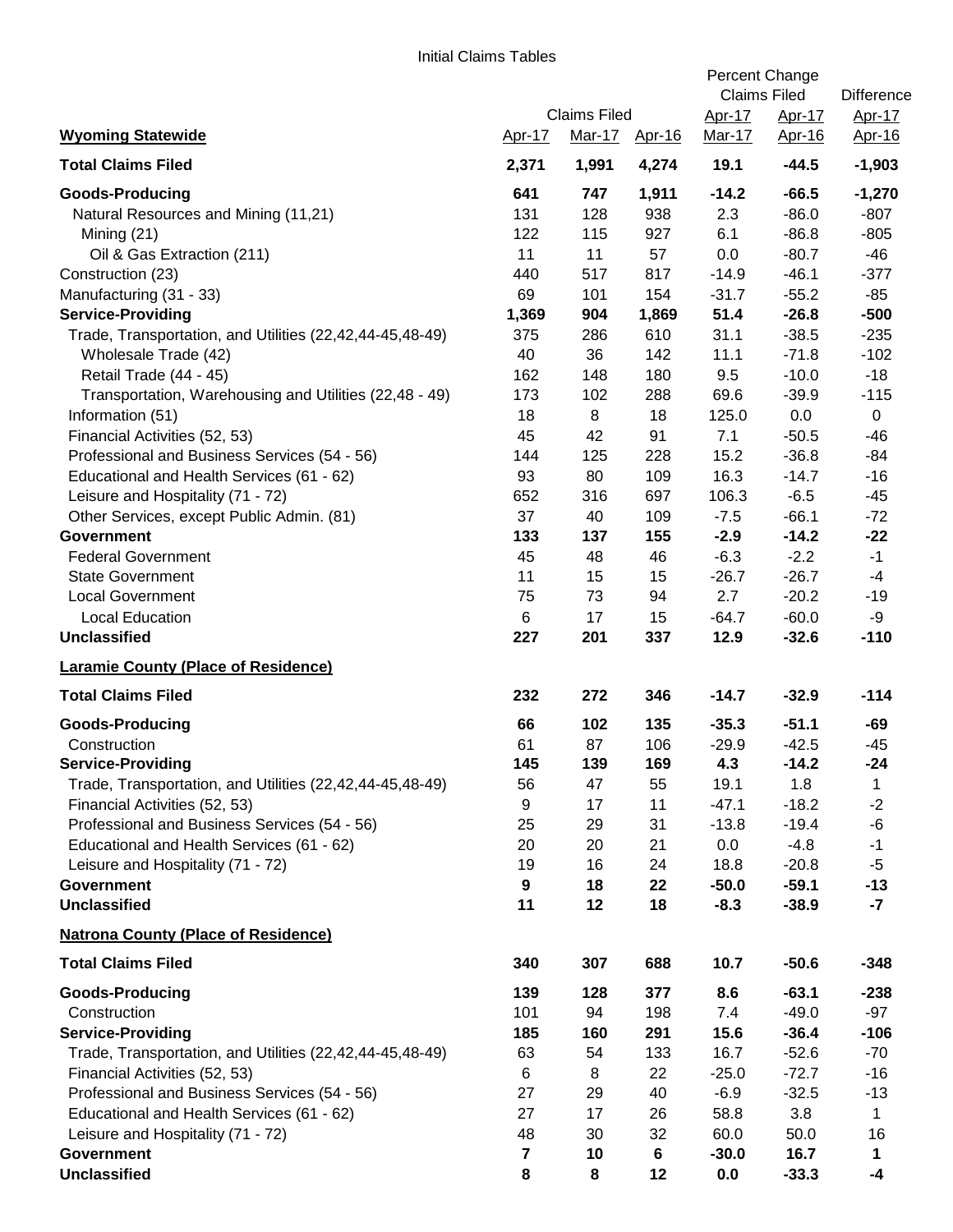## **Initial Unemployment Insurance Claims by Major Industry, April 2017**



## **Initial Unemployment Insurance Claims by County of Residence, April 2017**



Source: Research & Planning, Wyoming Department of Workforce Services. Retrieved from http://doe.state.wy.us/LMI/ui.htm.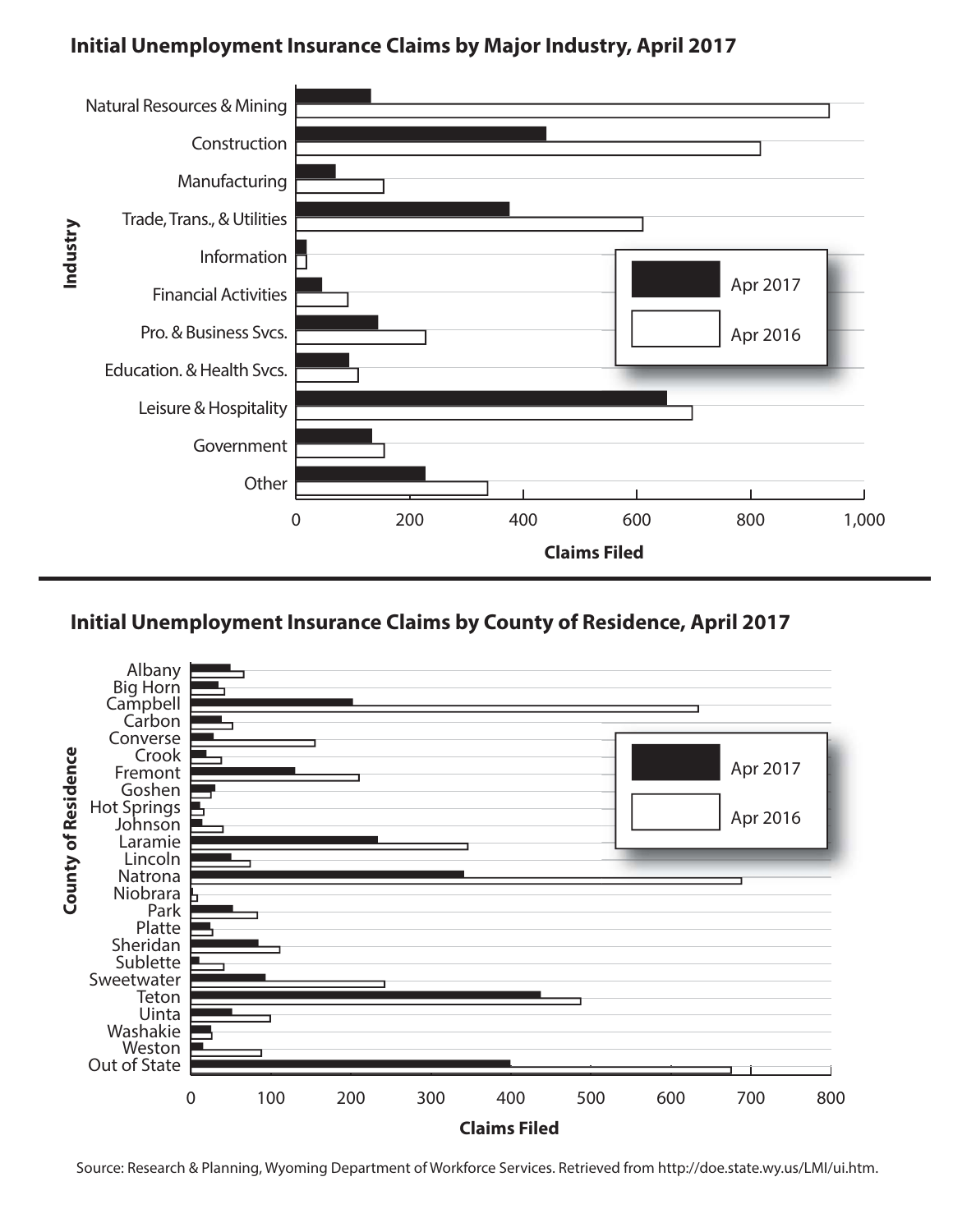#### Continued Weeks Claimed Tables

|                                                          |        |                     |               | Percent Change Claims | Difference    |           |
|----------------------------------------------------------|--------|---------------------|---------------|-----------------------|---------------|-----------|
|                                                          |        | <b>Claims Filed</b> |               | Apr-17                | Apr-17        | Apr-17    |
| <b>Wyoming Statewide</b>                                 | Apr-17 | Mar-17              | <u>Apr-16</u> | Mar-17                | <u>Apr-16</u> | Apr-16    |
| <b>Total Continued Weeks Claimed</b>                     | 19,032 | 24,904              | 35,534        | $-23.6$               | -46.4         | $-16,502$ |
| <b>Total Unique Claimants</b>                            | 5,918  | 6,132               | 10,789        | $-3.5$                | $-45.1$       | $-4,871$  |
| <b>Benefit Exhaustions</b>                               | 539    | 549                 | 672           | $-1.8$                | $-19.8$       | -133      |
| <b>Benefit Exhaustion Rates</b>                          | 9.1%   | $9.0\%$             | 6.2%          | 0.2%                  | 2.9%          |           |
| Goods-Producing                                          | 6,803  | 10,572              | 16,875        | $-35.7$               | $-59.7$       | $-10,072$ |
| Natural Resources and Mining (11,21)                     | 1,077  | 1,375               | 7,707         | $-21.7$               | $-86.0$       | $-6,630$  |
| Mining (21)                                              | 950    | 1,174               | 7,536         | $-19.1$               | $-87.4$       | $-6,586$  |
| Oil & Gas Extraction (211)                               | 187    | 199                 | 688           | $-6.0$                | $-72.8$       | $-501$    |
| Construction (23)                                        | 4,811  | 8,101               | 7,510         | $-40.6$               | $-35.9$       | $-2,699$  |
| Manufacturing (31 - 33)                                  | 913    | 1,094               | 1,657         | $-16.5$               | $-44.9$       | $-744$    |
| <b>Service-Providing</b>                                 | 9,018  | 9,917               | 14,050        | $-9.1$                | $-35.8$       | $-5,032$  |
| Trade, Transportation, and Utilities (22,42,44-45,48-49) | 2,772  | 3,169               | 5,116         | $-12.5$               | $-45.8$       | $-2,344$  |
| Wholesale Trade (42)                                     | 423    | 489                 | 1,555         | $-13.5$               | $-72.8$       | $-1,132$  |
| Retail Trade (44 - 45)                                   | 1,476  | 1,755               | 1,462         | $-15.9$               | 1.0           | 14        |
| Transportation, Warehousing and Utilities (22,48 - 49)   | 873    | 925                 | 2,099         | $-5.6$                | $-58.4$       | $-1,226$  |
| Information (51)                                         | 113    | 126                 | 167           | $-10.3$               | $-32.3$       | $-54$     |
| Financial Activities (52, 53)                            | 468    | 481                 | 1,026         | $-2.7$                | $-54.4$       | $-558$    |
| Professional and Business Services (54 - 56)             | 1,489  | 2,141               | 2,677         | $-30.5$               | $-44.4$       | $-1,188$  |
| Educational and Health Services (61 - 62)                | 929    | 997                 | 925           | $-6.8$                | 0.4           | 4         |
| Leisure and Hospitality (71 - 72)                        | 2,879  | 2,625               | 3,253         | 9.7                   | $-11.5$       | -374      |
| Other Services, except Public Admin. (81)                | 361    | 370                 | 880           | $-2.4$                | $-59.0$       | $-519$    |
| Government                                               | 1,616  | 2,143               | 2,150         | $-24.6$               | $-24.8$       | $-534$    |
| <b>Federal Government</b>                                | 683    | 983                 | 702           | $-30.5$               | $-2.7$        | $-19$     |
| <b>State Government</b>                                  | 164    | 217                 | 247           | $-24.4$               | $-33.6$       | $-83$     |
| <b>Local Government</b>                                  | 768    | 942                 | 1,200         | $-18.5$               | $-36.0$       | $-432$    |
| Local Education                                          | 136    | 194                 | 153           | $-29.9$               | $-11.1$       | $-17$     |
| <b>Unclassified</b>                                      | 1,594  | 2,271               | 2,457         | $-29.8$               | $-35.1$       | -863      |
| <b>Laramie County (Place of Residence)</b>               |        |                     |               |                       |               |           |
| <b>Total Continued Weeks Claimed</b>                     | 2,188  | 3,023               | 2,735         | $-27.6$               | -20.0         | $-547$    |
| <b>Total Unique Claimants</b>                            | 671    | 768                 | 855           | $-12.6$               | $-21.5$       | -184      |
| Goods-Producing                                          | 705    | 1,339               | 1,204         | $-47.3$               | $-41.4$       | -499      |
| Construction                                             | 624    | 1,203               | 868           | $-48.1$               | $-28.1$       | $-244$    |
| <b>Service-Providing</b>                                 | 1,276  | 1,414               | 1,138         | $-9.8$                | 12.1          | 138       |
| Trade, Transportation, and Utilities (22,42,44-45,48-49) | 487    | 571                 | 439           | -14.7                 | 10.9          | 48        |
| Financial Activities (52, 53)                            | 133    | 102                 | 78            | 30.4                  | 70.5          | 55        |
| Professional and Business Services (54 - 56)             | 298    | 378                 | 262           | $-21.2$               | 13.7          | 36        |
| Educational and Health Services (61 - 62)                | 201    | 182                 | 148           | 10.4                  | 35.8          | 53        |
| Leisure and Hospitality (71 - 72)                        | 102    | 135                 | 98            | $-24.4$               | 4.1           | 4         |
| Government                                               | 115    | 142                 | 278           | $-19.0$               | $-58.6$       | $-163$    |
| <b>Unclassified</b>                                      | 90     | 127                 | 113           | $-29.1$               | $-20.4$       | $-23$     |
| <b>Natrona County (Place of Residence)</b>               |        |                     |               |                       |               |           |
| <b>Total Continued Weeks Claimed</b>                     | 2,861  | 3,784               | 6,171         | -24.4                 | $-53.6$       | $-3,310$  |
| <b>Total Unique Claimants</b>                            | 878    | 930                 | 1,819         | $-5.6$                | $-51.7$       | $-941$    |
| Goods-Producing                                          | 1,176  | 1,822               | 3,124         | $-35.5$               | $-62.4$       | $-1,948$  |
| Construction                                             | 847    | 1,397               | 1,168         | $-39.4$               | $-27.5$       | $-321$    |
| <b>Service-Providing</b>                                 | 1,507  | 1,736               | 2,844         | $-13.2$               | $-47.0$       | $-1,337$  |
| Trade, Transportation, and Utilities (22,42,44-45,48-49) | 528    | 600                 | 1,345         | $-12.0$               | $-60.7$       | $-817$    |
| Financial Activities (52, 53)                            | 86     | 81                  | 267           | 6.2                   | $-67.8$       | $-181$    |
| Professional and Business Services (54 - 56)             | 264    | 379                 | 443           | $-30.3$               | $-40.4$       | $-179$    |
| Educational and Health Services (61 - 62)                | 200    | 227                 | 208           | $-11.9$               | $-3.8$        | -8        |
| Leisure and Hospitality (71 - 72)                        | 323    | 345                 | 295           | $-6.4$                | 9.5           | 28        |
| Government                                               | 88     | 115                 | 89            | $-23.5$               | $-1.1$        | $-1$      |
| <b>Unclassified</b>                                      | 87     | 110                 | 112           | $-20.9$               | $-22.3$       | $-25$     |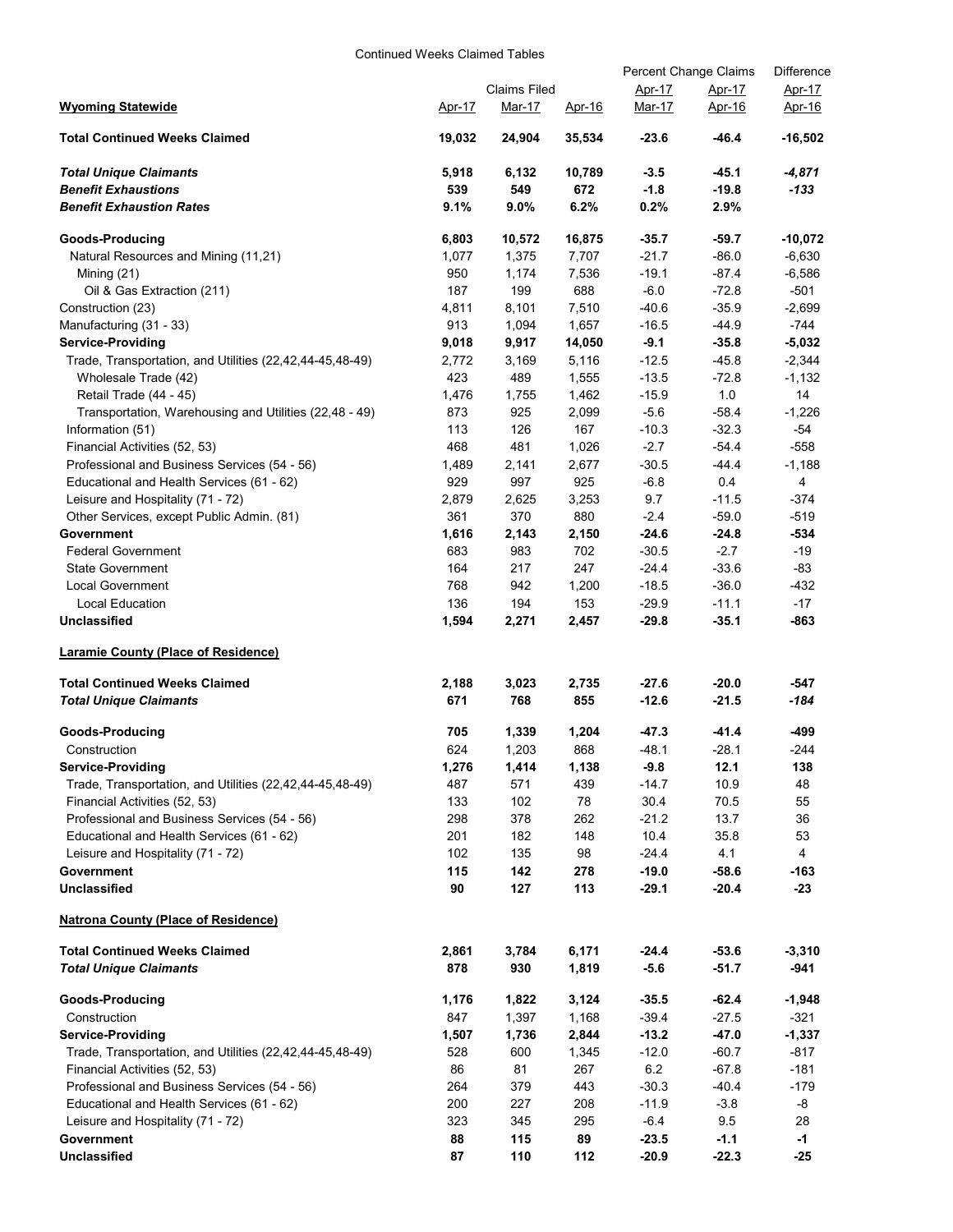## **Continued Unemployment Insurance Claims by Major Industry, April 2017**





Source: Research & Planning, Wyoming Department of Workforce Services. Retrieved from http://doe.state.wy.us/LMI/ui.htm.